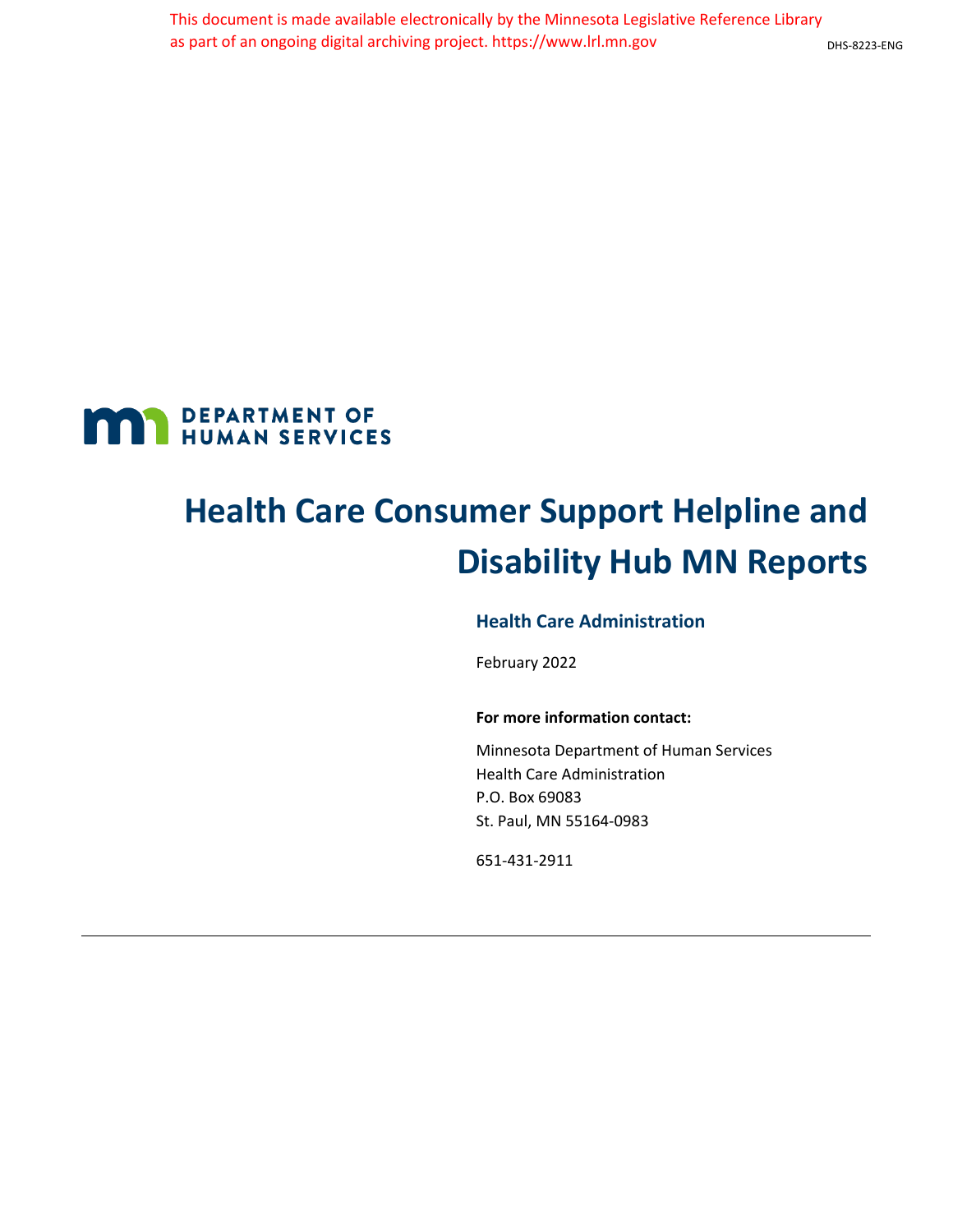

For accessible formats of this information or assistance with additional equal access to human services, write to DHS.info@state.mn.us, call 651-431-2911, or use your preferred relay service. ADA1 (2-18)

Minnesota Statutes, Chapter 3.197, requires the disclosure of the cost to prepare this report. The estimated cost of preparing this report is \$700.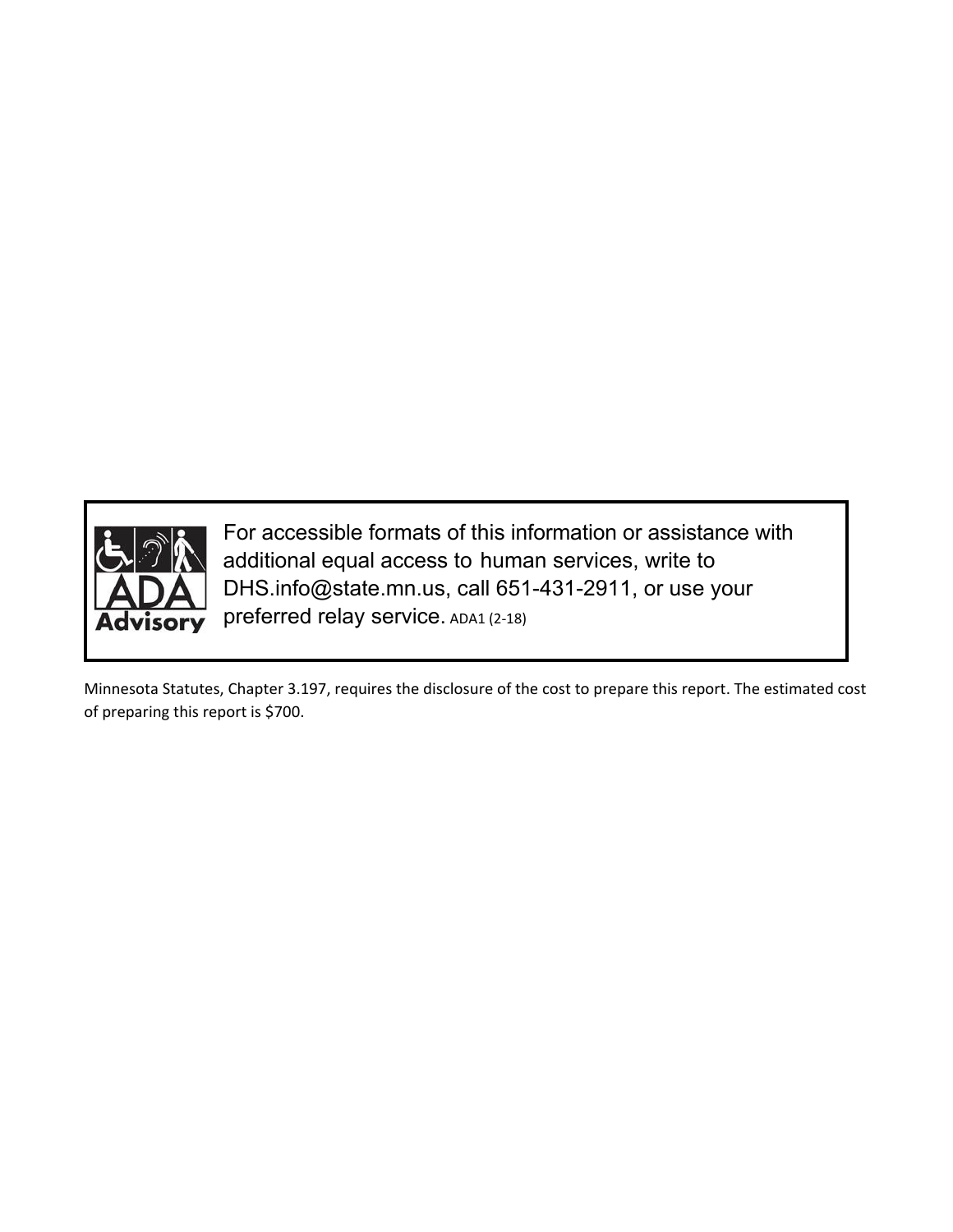## **Contents**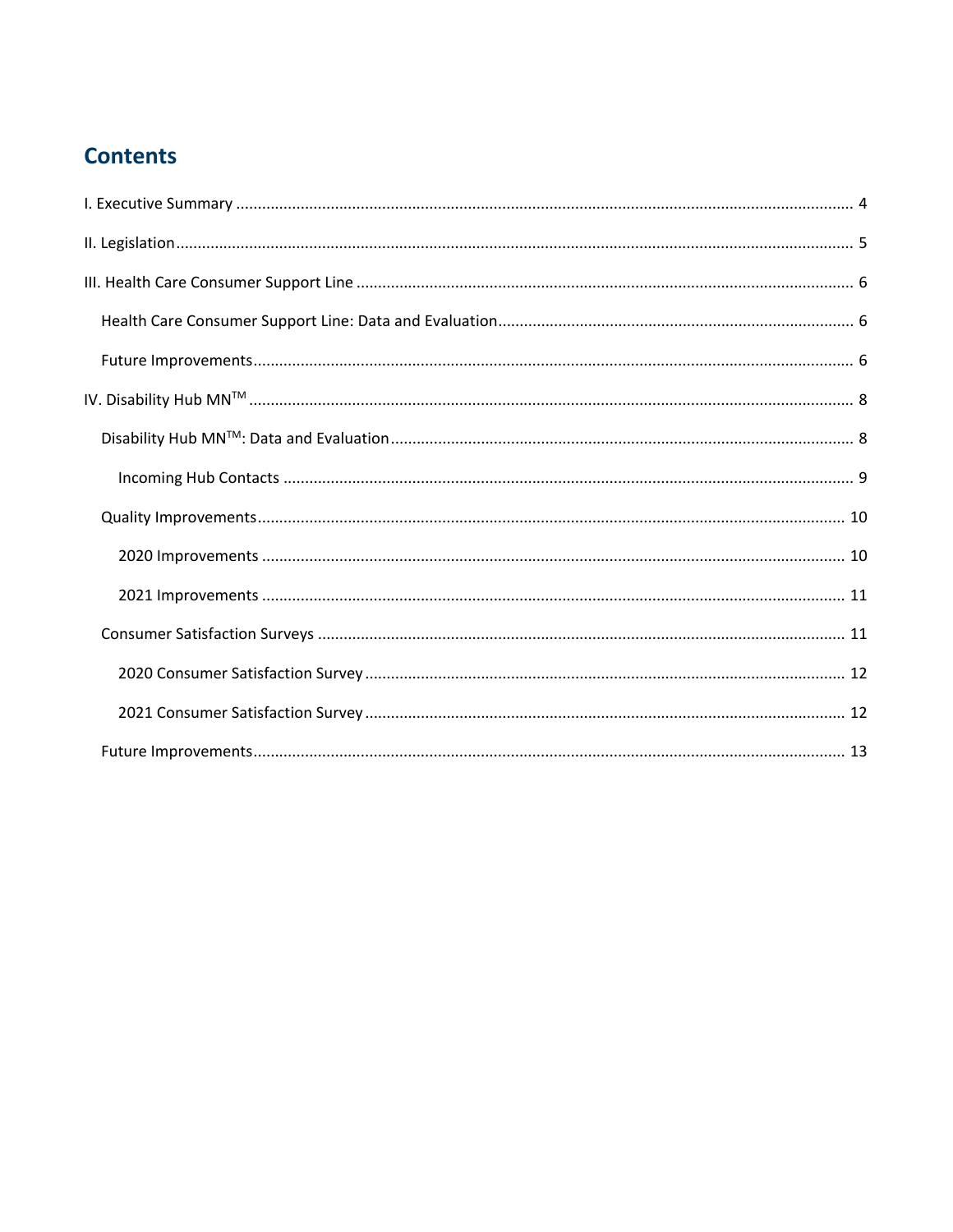## <span id="page-3-0"></span>**I. Executive Summary**

The Minnesota Department of Human Services (DHS) created this report in accordance with Minnesota Statutes, Section 256.01, Subdivision 31, to report on the consumer experience in the use of DHS' helplines. The report include information on the following:

- **Health Care Consumer Support line (formerly the MinnesotaCare program helpline),** including background on methods used to evaluate, recently implemented initiatives to improve customer service and plans for future initiatives to enhance the effectiveness of the helpline.
- **Disability Hub MN™,** including evaluation of services, recent initiatives to improve customer service and plans to enhance the helpline.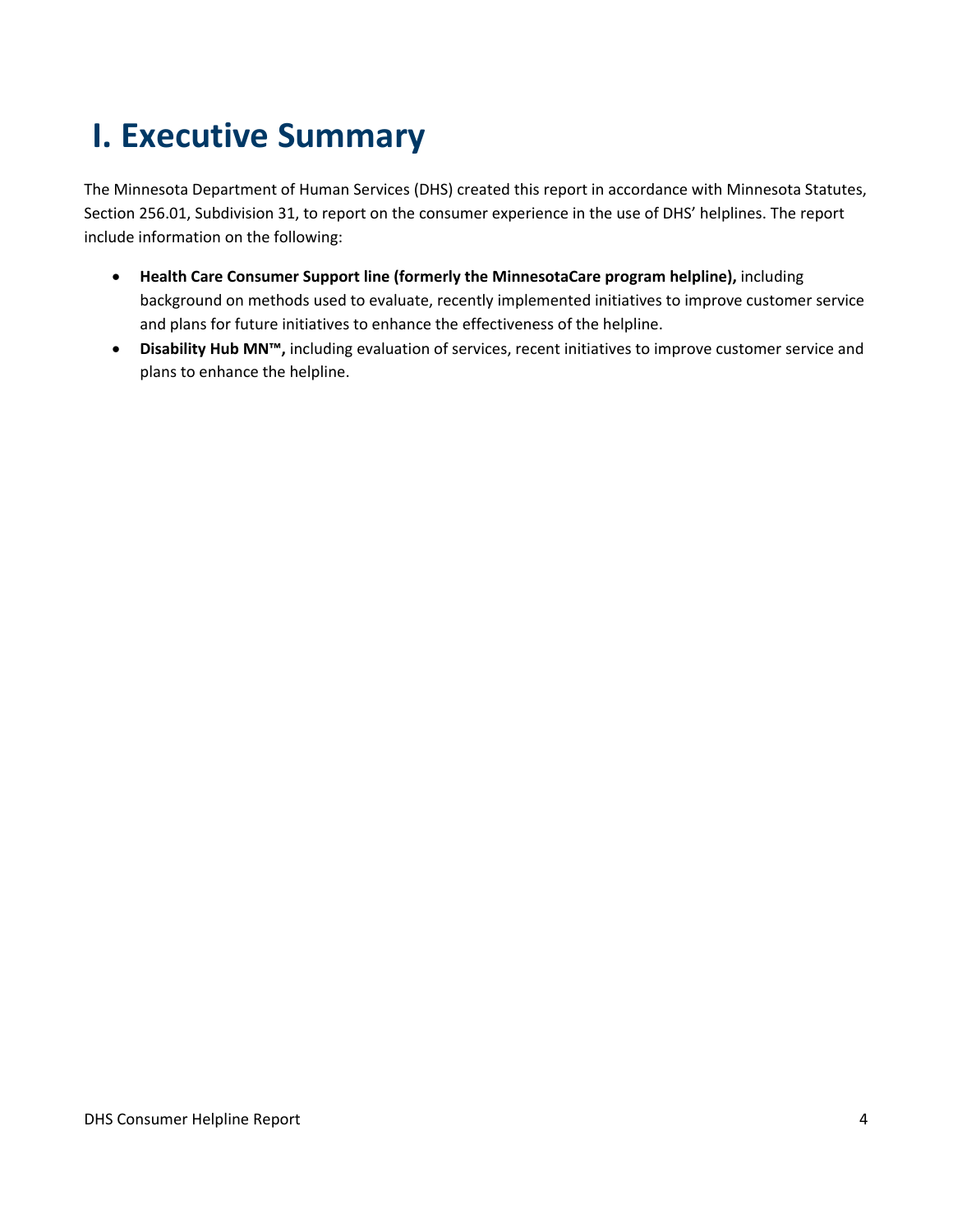## <span id="page-4-0"></span>**II. Legislation**

Minnesota Statutes 2020, section 256.01, subdivision 31:

Subd. 31.**Consumer satisfaction; human services.** (a) The commissioner of human services shall submit a memorandum each year to the governor and the chairs of the house of representatives and senate standing committees with jurisdiction over the department's programs that provides the following information:

(1) the number of calls made to each of the department's help lines by consumers and citizens regarding the services provided by the department;

(2) the program area related to the call;

(3) the number of calls resolved at the department;

- (4) the number of calls that were referred to a county agency for resolution;
- (5) the number of calls that were referred elsewhere for resolution;
- (6) the number of calls that remain open; and

(7) the number of calls that were without merit.

(b) The initial memorandum shall be submitted no later than February 15, 2012, with subsequent memoranda submitted no later than February 15 each following year.

(c) The commissioner shall publish the annual memorandum on the department's website each year no later than March 1.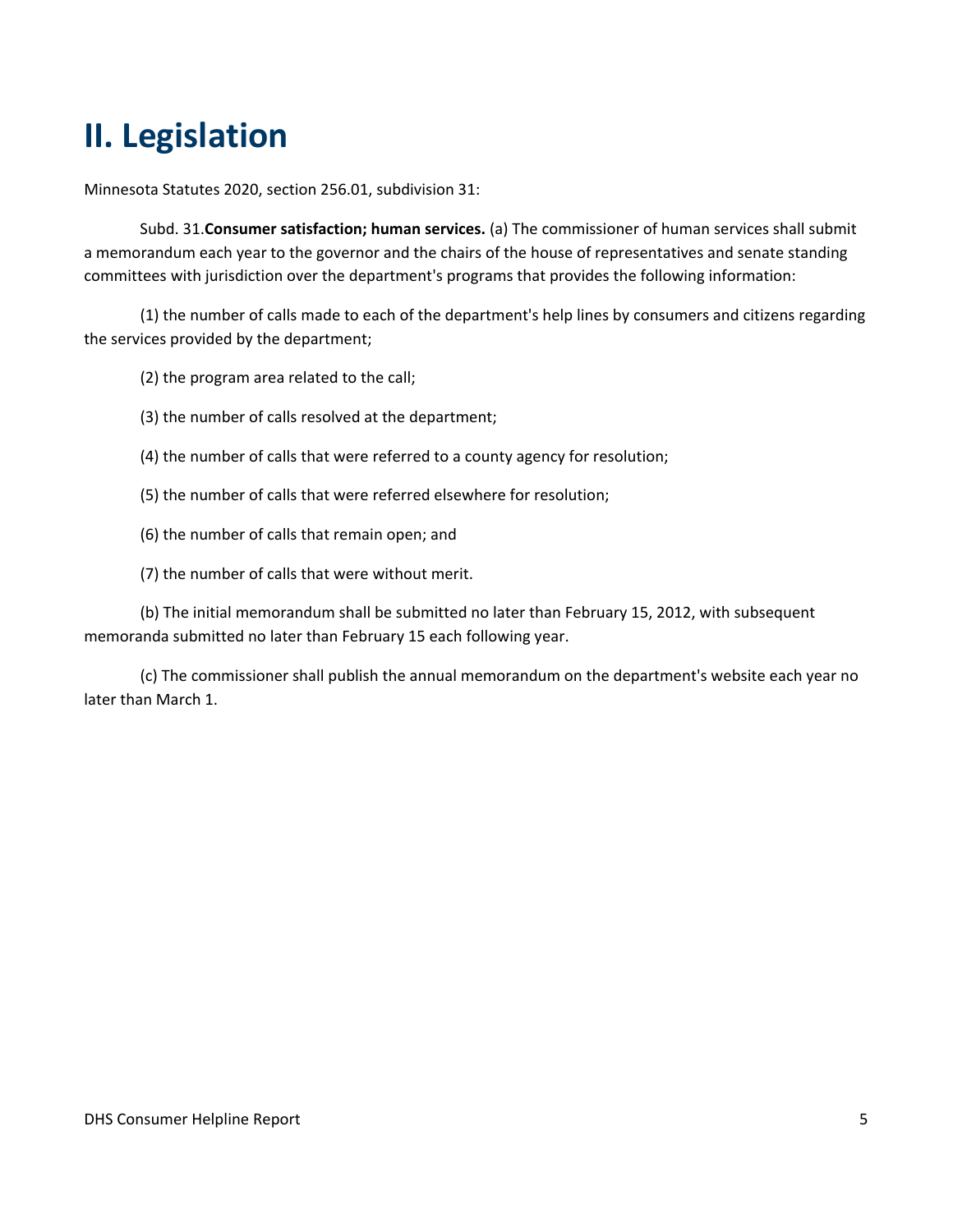## <span id="page-5-0"></span>**III. Health Care Consumer Support Line**

The Health Care Consumer Support (HCCS) helpline (651) 297-3862 or (800) 657-3672 uses various phone measurements to evaluate efficiencies of incoming calls and to improve customer service. Callers are routed to the HCCS Automatic Call Distribution (ACD) line where agents are available to assist them from 8:00 a.m. to 5:00 p.m. Monday thru Friday. Consumers can call any time of day and use the self-service options to make a payment or obtain automated information regarding their case.

## <span id="page-5-1"></span>**Health Care Consumer Support Line: Data and Evaluation**

| <b>Calendar</b><br>Year | Average monthly calls routed<br>to the ACD line | Calls connected to an agent | Average time a consumer<br>waits to speak with an agent |
|-------------------------|-------------------------------------------------|-----------------------------|---------------------------------------------------------|
| 2020                    | 33,508                                          | 81%                         | 3 minutes, 45 seconds                                   |
| 2021                    | 24,381                                          | 90%                         | 3 minutes, 14 seconds                                   |

The table below shows HCCS helpline data for 2020 and 2021:

To ensure optimum services for consumers calling into the MinnesotaCare program helpline, staff consider and monitor a few factors daily:

- **Anticipating consumer calls.** This provides agents with the ability to plan and ensures that calls are promptly handled within the predetermined performance standard.
- **Providing phone coverage for hours of operation.** In order to provide nine hours of phone coverage, agents are assigned to different shifts to allow for coverage at all times.

### <span id="page-5-2"></span>**Future Improvements**

DHS is planning the following initiatives to better serve consumers through enhanced efficiencies and effectiveness of the HCCS helpline:

- **Expanding automated case information**: In order to provide consumers with the most complete up to date information regarding their application and case status, we will offer additional information on our 24/7/365 automated phone system.
- **Offering automated information in different languages:** The automated case status information will be offered in other languages commonly requested.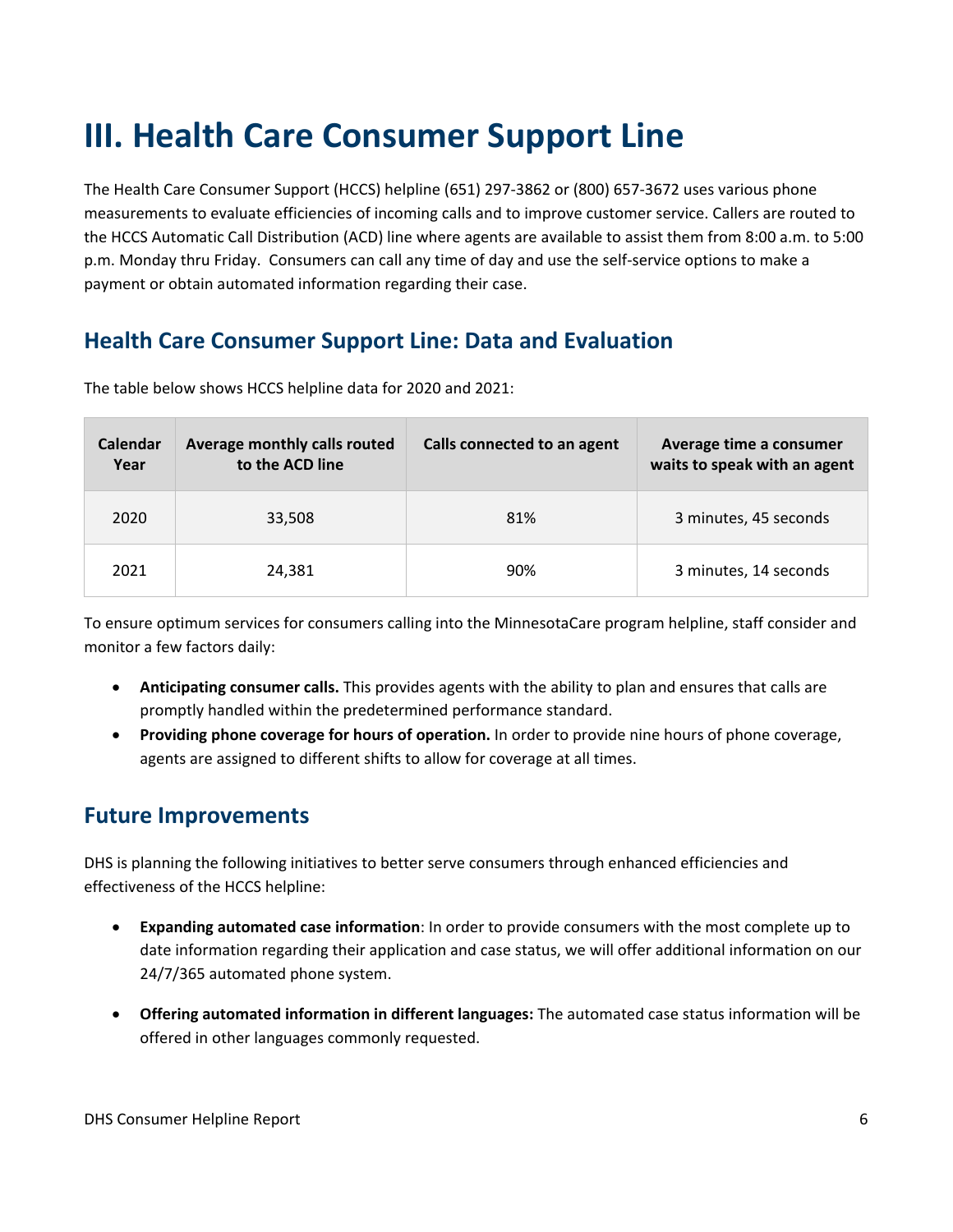• **Customer satisfaction survey:** In an effort to continue to improve our service, we plan to offer a customer service survey at the end of each call.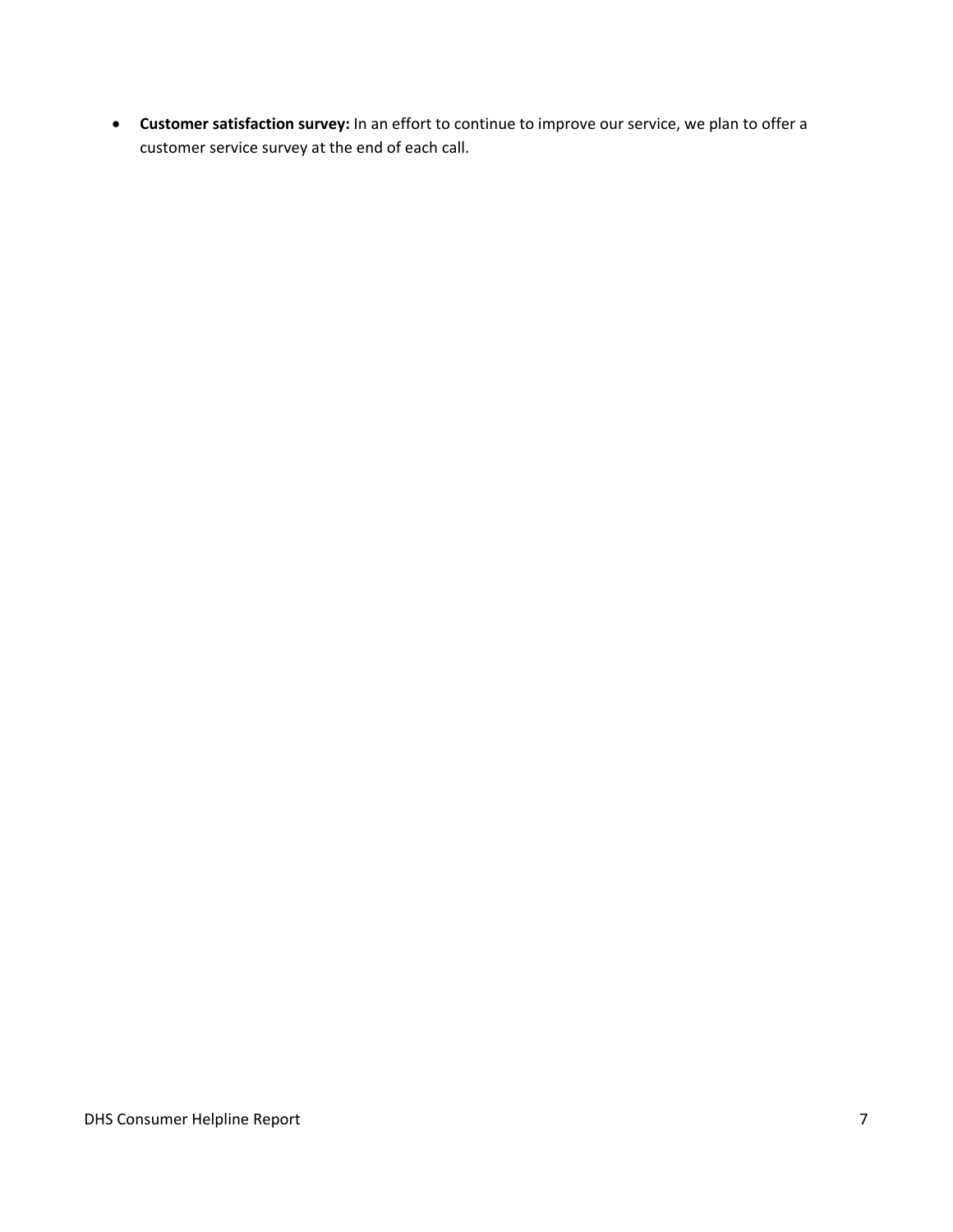## <span id="page-7-0"></span>**IV. Disability Hub MNTM**

Minnesota's Disability Hub MN™ (1-866-333-2466 and disabilityhubmn.org) makes it easier for people with disabilities to understand their options, connect to solutions, and engage in possibilities. They do this through a network of experts, tools, and partnerships that bridge systems, and focus on helping people create their best life. The service is a collaborative partner in the MinnesotaHelp Network®, which includes the Disability Hub MN™, Senior LinkAge Line®, and LinkVet. The Hub is a contracted service through two community providers who hire the staff and provide the direct service to Minnesotans with disabilities and those that support them.

The Disability Hub MN™ operates during regular business hours, Monday through Friday 8:30 a.m. to 5:00 p.m. Disability Hub MN's Options Counselors are certified by DHS prior to providing service. All Options Counselors are expected to become certified by the Alliance of Information & Referral Systems (AIRS). In addition, staff who provide work and benefits planning services complete certification in work and benefits counseling.

The Hub service consists of:

- Information, Referral and Assistance (IR&A)
- Options Counseling helping people connect to services in their community
- Follow Along a deeper dive options counseling focusing on goals driven by the person to live their best life, their way. This service also offers the opportunity to build a 1:1 relationship, identify needs through an ongoing discovery process and support in strengthening a person's self-direction and advocacy to meet their needs and goals.
- Capacity building offering online tools, training and support for people to plan and advocate for their best life.

### <span id="page-7-1"></span>**Disability Hub MNTM: Data and Evaluation**

Disability Hub MN™ uses an integrated automated contact distribution and messaging system for all calls and chats. Calls and chats are automatically routed to available Options Counselors located at regional sites throughout the state. If an Options Counselor is not available, callers and chatters can choose to wait or they can leave a voicemail message or send an email at disabilityhubmn.org. Messages are responded to within one business day. Staff respond to chats through the following sites:

- [Disabilityhubmn.org](http://disabilityhubmn.org/)
- DB101.org
- HB101.org
- MinnesotaHelp.info

The table below shows Disability Hub MN™ data for 2021: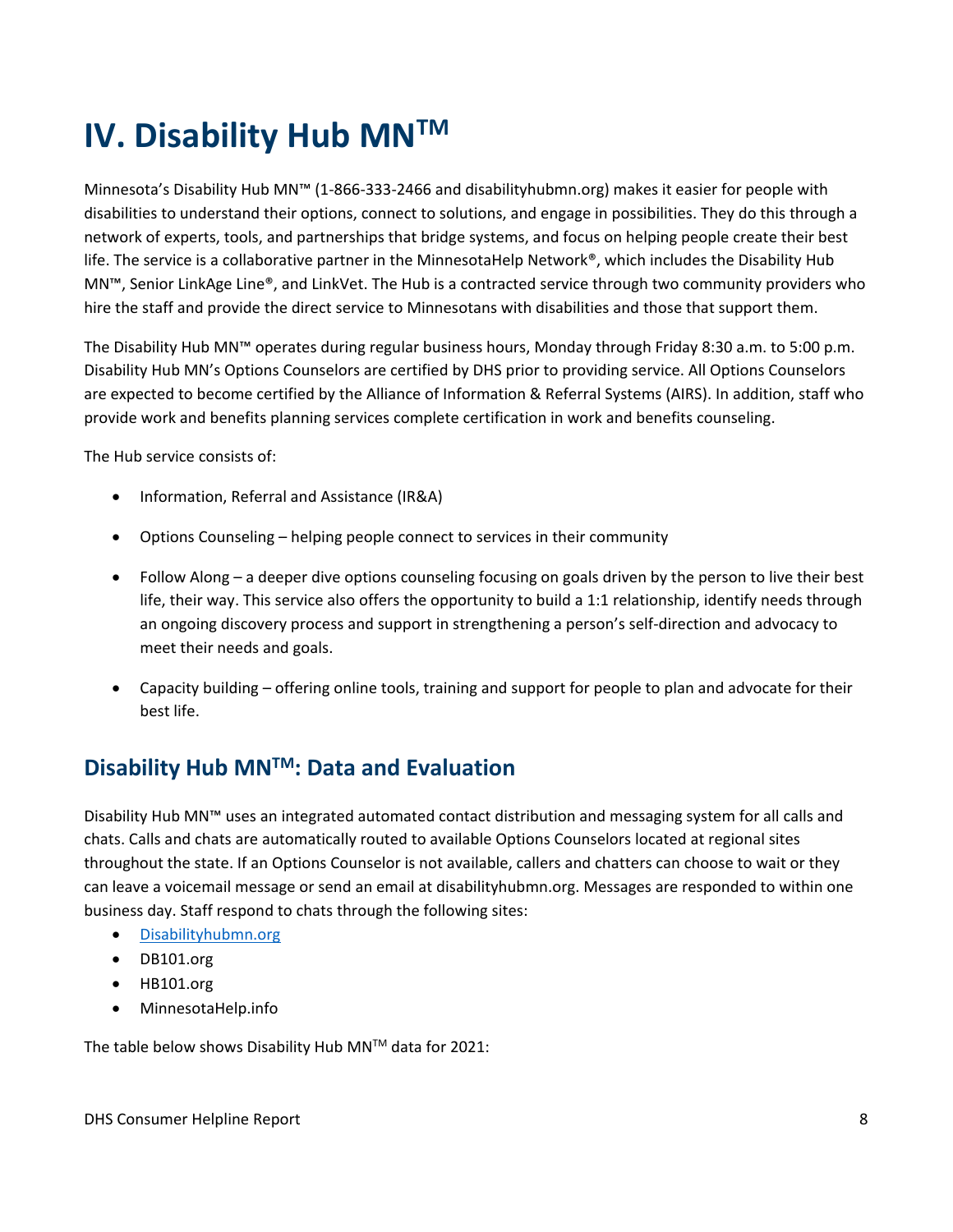| <b>Calendar Year</b> | <b>Total Contacts</b> | <b>People Served</b> | Average time a<br>consumer waits to speak<br>with an agent |
|----------------------|-----------------------|----------------------|------------------------------------------------------------|
| 2020                 | 63,876                | 23,979               | 1 minute, 56 seconds                                       |
| 2021                 | 67,937                | 23,841               | 1 minute, 8 seconds                                        |

In calendar year 2021, the Disability Hub MN™ staff handled 67,937 contacts, serving 23,841people, which is a 7% increase from the previous year. The average hold time was 1:08 minutes, which was a 41% decrease from the previous year.

#### <span id="page-8-0"></span>**Incoming Hub Contacts**

| <b>Calendar Year</b> | <b>Phone Calls</b> | <b>Emails</b> | <b>Chats</b> | <b>In-Person Meetings</b> |
|----------------------|--------------------|---------------|--------------|---------------------------|
| 2020                 | 56.7%              | 12.7%         | 8.7%         | 0.0%                      |
| 2021                 | 60.5%              | 11.1%         | 7%           | 0%                        |

The most common topics Disability Hub MN™ staff helped callers with were:

- Health Benefits
	- $O$  2020: 36%
	- o 2021: 28.4%
- Cash Benefits
	- o 2020: 15%
	- o 2021: 14.6%
- Housing/Shelter
	- o 2020: 9%
	- $O$  2021: 8.4%
- Health and Wellness
	- o 2020: 9%
	- o 2021: 10.2%

In 2021, staff also helped callers with questions about Disability Hub MN/DB101/HB101 (9.3%) and MA Programs and Services (8.5%).

Options counselors assisted callers most often in the following ways:

• Education/Navigation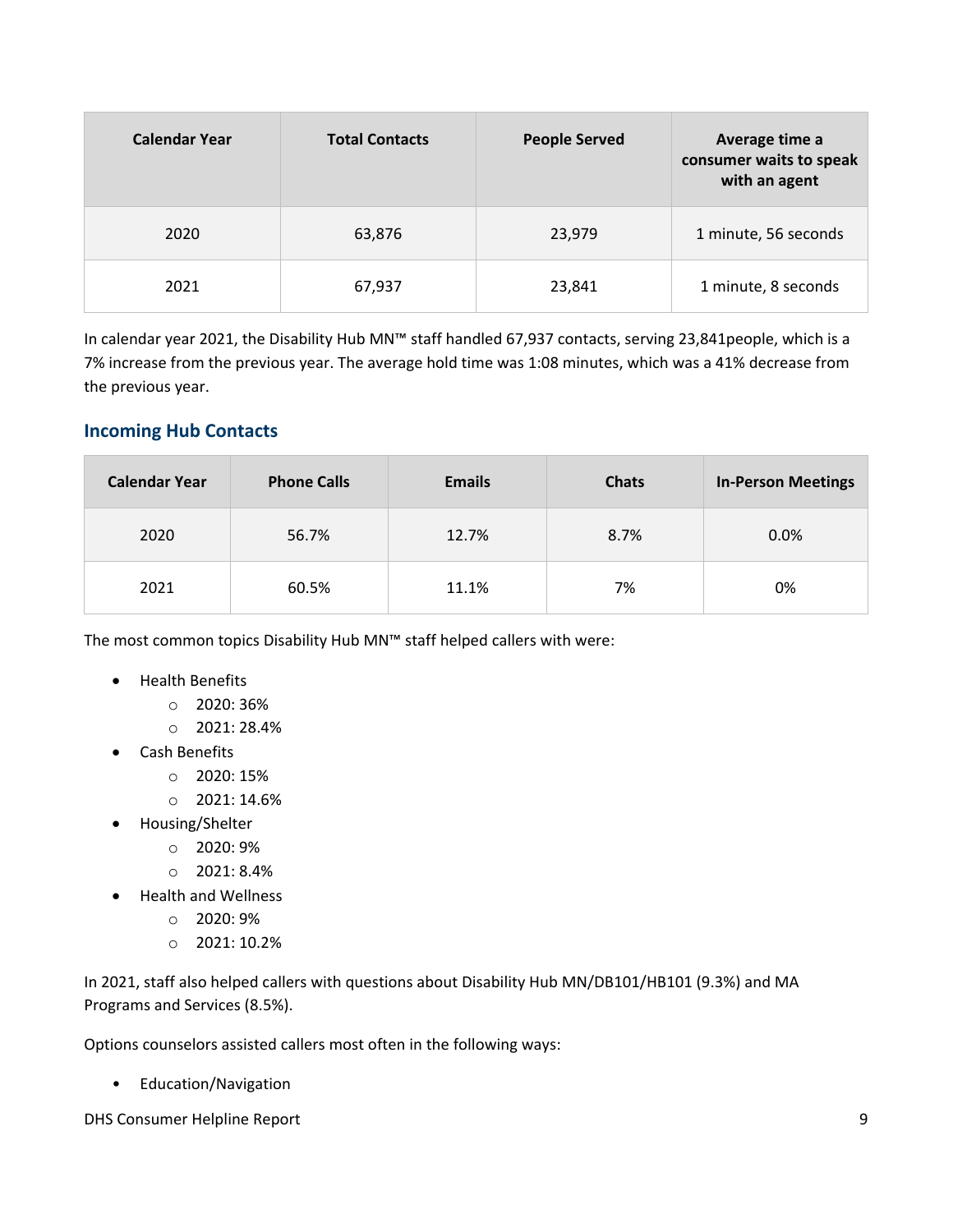- $\circ$  2020: 43.2%
- o 2021: 32%
- Referrals
	- o 2020: 22.1%
	- o 2021: 31%
- Coaching/Support/Advocacy
	- $O$  2020: 25%
	- $\circ$  2021: 9%

## <span id="page-9-0"></span>**Quality Improvements**

DHS undertook the following improvements to better serve consumers through enhanced efficiencies and effectiveness of the Disability Hub MN™.

#### <span id="page-9-1"></span>**2020 Improvements**

- **Simplified our Customer Relations Management (CRM) contact tracking system:** Eliminated duplicate entry to make it easier for staff to enter and review information, and help them focus on the conversation with the people they are supporting. Included key workflows that help guide staff through pathways that help them serve the people who contact the Hub.
- **Improved staff onboarding and development opportunities:** Created pre-service training modules that will be uploaded into a new learning management system, to become more efficient at having trained, competent staff to support the Hub's service and offer staff development and advancement opportunities. Having these modules in one place will ensure consistent training across providers, and allow supervisors to focus on coaching staff and supporting their daily operations needs.
- **Expanded Customer Feedback channels:** Implemented a phone and chat based customer satisfaction survey to capture feedback on the Hub service, ensuring the decision to participate is the customers.
	- **Updated and expanded online tools to help people explore and plan for their best life:**  Redesigned the Disability Hub MN (disabilityhubmn.org) website with a new For Families portal, updated the "For Professionals" portal, and updated content across the site. Updated the Disability Benefits (db101.org) website to make it more user friendly and ensured it is mobile-friendly.
- **Launched Charting the Life Course:** A collection of planning materials to help people with disabilities and their families think about what they need to know at any age or stage of life. The materials are available on the Hub website as fillable PDFs and for download.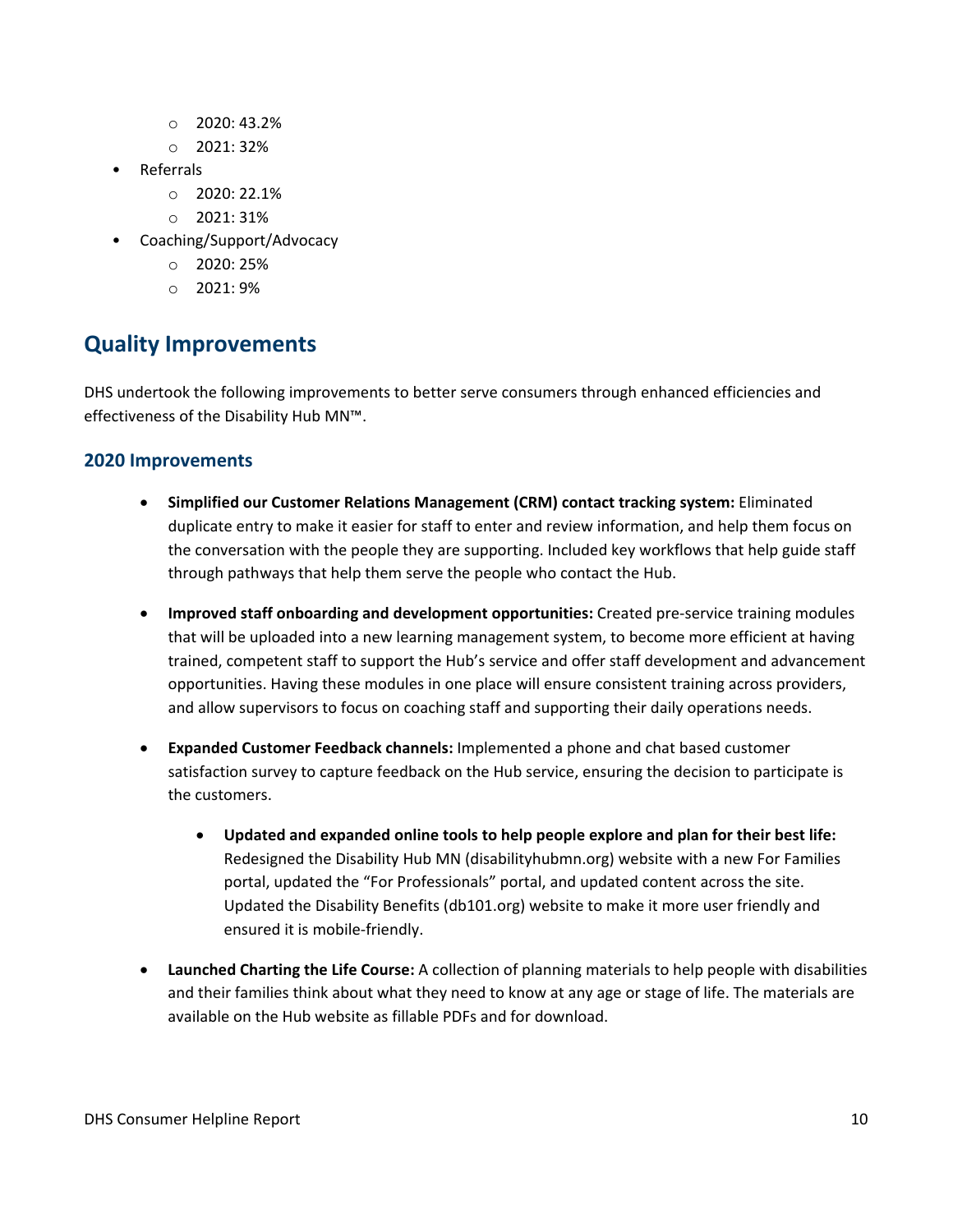- **Launched [Hub Benefits Planning Toolkit](https://gcc01.safelinks.protection.outlook.com/?url=https%3A%2F%2Fdisabilityhubmn.org%2Ffor-professionals%2Fbenefits-planning%2F&data=04%7C01%7Cnicole.scheiber%40state.mn.us%7C5a4bcaa7dcfe4c70024608d8b1b019f1%7Ceb14b04624c445198f26b89c2159828c%7C0%7C0%7C637454717186234854%7CUnknown%7CTWFpbGZsb3d8eyJWIjoiMC4wLjAwMDAiLCJQIjoiV2luMzIiLCJBTiI6Ik1haWwiLCJXVCI6Mn0%3D%7C1000&sdata=ZAQVn1PagDCcI3S7Wy8WPA23KWa56MvzAhE%2FLgNWTaE%3D&reserved=0)**: Benefits planning helps people see how work is possible, work to their full potential, save money and get ahead financially. This toolkit gives people the information, resources and tools they need to support benefits planning.
- **Launched the [Benefits Planning Learning Community:](https://gcc01.safelinks.protection.outlook.com/?url=https%3A%2F%2Fdisabilityhubmn.org%2Ffor-professionals%2Fbenefits-planning%2Fjoin-the-learning-community%2F&data=04%7C01%7Cnicole.scheiber%40state.mn.us%7C5a4bcaa7dcfe4c70024608d8b1b019f1%7Ceb14b04624c445198f26b89c2159828c%7C0%7C0%7C637454717186244813%7CUnknown%7CTWFpbGZsb3d8eyJWIjoiMC4wLjAwMDAiLCJQIjoiV2luMzIiLCJBTiI6Ik1haWwiLCJXVCI6Mn0%3D%7C1000&sdata=uUT%2FZSaf0w%2FFmuu%2BJ%2FkYNpwRR%2BWRCVANFXwqotNip%2FY%3D&reserved=0)** The benefits planning learning community is a network of benefits planning professionals. By joining the community, people stay up-to-date on benefits planning information and changes and connect with colleagues doing similar work.

#### <span id="page-10-0"></span>**2021 Improvements**

- **Launched a new Learning Management System (LMS):** The new LMS allows all Hub staff to get consistent, up-to-date training on relevant topics for their daily work. It includes all pre-service training for new hires, and allows supervisors to monitor training progress. It also allows supervisors to assign trainings to staff if there is a need for more training on a topic. And, finally, it allows monthly trainings to be added so that staff who are unable to attend the scheduled training, to watch and verify learning.
- **Completed usability testing of disabilityhubmn.org, including My Vault:** Usability testing is an important step in ensuring that the sites are able to be used by everyone, including accessibility features for those using assistive devices to navigate the sites. Testing was completed by people with disabilities and family members of people with disabilities, and included users of assistive devices.
- **Expanded communications channels:** The Hub continues to use Facebook as a strategy to reach people, and Facebook Live was introduced as a way to connect with other organizations to discuss important topics, such as Waiver Reimagine and Mental Health. Additionally, The Hub began sending a quarterly newsletter to people who have signed up through the 'Stay Connected' option on the Hub website, and created the Benefits Planning Learning Community monthly newsletter to keep people interested in benefits planning updated on changes and information.
- **Updated and expanded online tools to help people explore and plan for their best life:** Worked with Waiver Reimagine policy team to expand information on waivers on the Hub website. Expanded our customers' access to their information and activities that they can complete and share with people who support them, which ensures more choice and control – including our work with Waiver Reimagine information and person portal. Vault activities such as employment planning paths that help people explore and plan for competitive integrated employment.
- **Charting the LifeCourse expansion:** Launched the Work path within My Vault on the Hub website, which incorporates Charting the LifeCourse tools. Expanded our work with families – providing outreach and training on leveraging Charting the LifeCourse tools to help plan for their child's future, as well as other tools on DB101, HB101 and the Hub sites.

### <span id="page-10-1"></span>**Consumer Satisfaction Surveys**

Automated customer satisfaction surveys were implemented on July 1, 2020 and are offered to callers and chatters at the beginning of a call or chat, to be completed at the end of the call or chat. The data collected is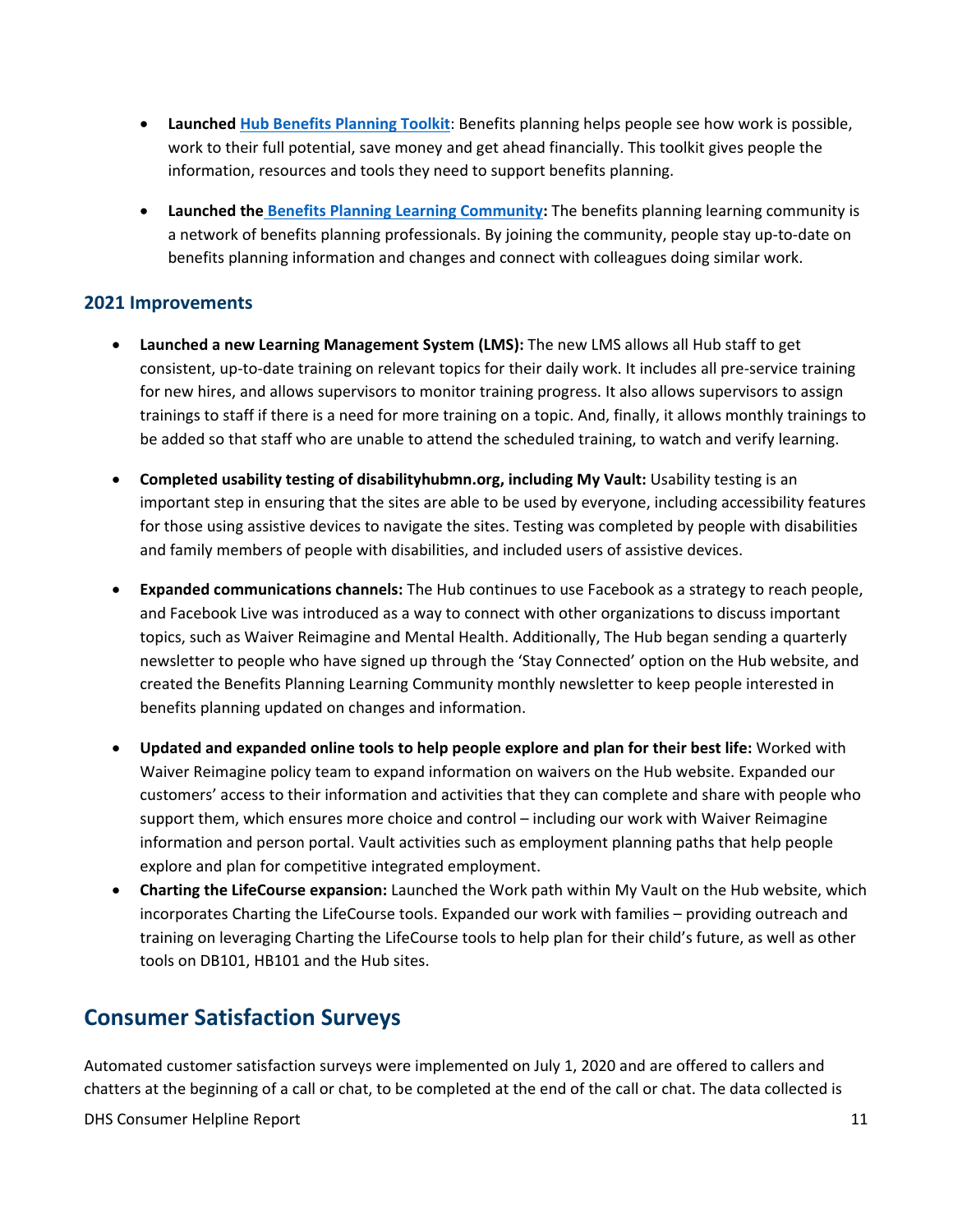slightly different with the new tool for chats and calls, but gets at the same essence as the previous paper surveys. The main difference is that people choose to engage in the survey before the call or chat begins, rather than being offered a survey at the end of the call. This allows for more genuine responses based on the call or chat someone just had rather than filling out a paper survey days or weeks after the call/chat. There has been a significant increase in survey participation since introducing the automated survey.

#### <span id="page-11-0"></span>**2020 Consumer Satisfaction Survey**

Of the customer satisfaction surveys completed in 2020:

- 90% indicated the Disability Hub MN was helpful.
- 94% said they would recommend Disability Hub MN to someone else.

Customer quotes from surveys in 2020:

- "[Staff] is incredible. She's a wealth of knowledge, professionalism, and is very thorough. She also keeps me "on task", to focus on the particular issue at hand. I tend to be all over the map, [staff] is very effective in bringing me back in. She's firm, (she has to be with me), but she does this effectively, always with kindness, empathy, compassion, and understanding."
- "I want to thank Disability Hub for such excellent help and excellent service. I want to especially thank [staff] who was the person who helped me today. She was very knowledgeable, very caring and thorough. I had questions about multiple issues and she was able to answer them all, so thank you Disability Hub and I wanted to especially thank [staff]."
- "I would say that the woman I work with today was very thorough and thinking outside the box she had a lot of suggestions for me cuz I'm looking for a job and she was really helpful so I would say no, there is there isn't anything else that she could have."
- "I am very grateful for her expertise and her excellent demeanor in helping someone. She's so kind and so generous with her time and, like I said, very effective and quite an expert. When I ask her a question, she's looking it up and making sure she's giving the right information."
- "I have always appreciated the service and representatives at the Hub. They are far and away the best resource for anyone in MN looking for answers to questions regarding disability issues. I always say that if they don't have the answer themselves, then they sure know someone who does! Thank you for all you do. Best wishes."

#### <span id="page-11-1"></span>**2021 Consumer Satisfaction Survey**

In calendar year 2021, a total of 554 surveys were completed.

Of the customer satisfaction surveys completed in 2021:

- 90% indicated the Disability Hub MN was helpful.
- 97% said they would recommend Disability Hub MN to someone else.

Customer quotes from surveys in 2021: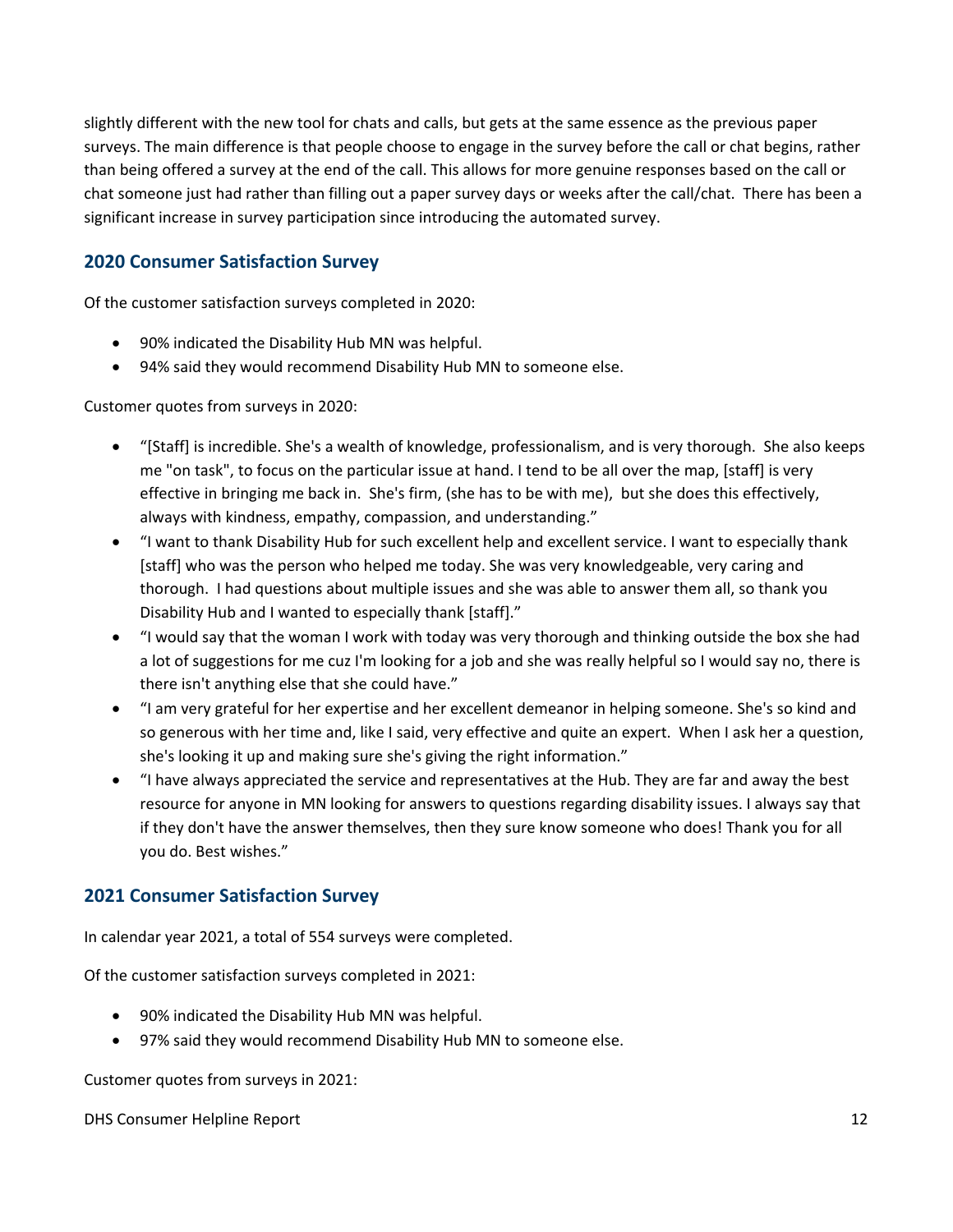- You know what? I cannot thank you guys enough and I had my first call to Disability Hub yesterday and, you know, it asks you before the call if you want to complete the survey and I was kinda busy so I said no and I really regretted that after I hung up because the woman that helped me out yesterday was sooo helpful and then I had a few more questions that occurred to me last night so I called back again today and I got someone else and she was every bit as helpful and pleasant and kind and caring and just really wonderful human beings working at your department so thank you for what you doing for all of us, especially with the way things are right now. It's such a crazy time and, yeah, very informative, helpful, patient. I mean, I'm new to this so I don't know anything about it and so patient and just so kind of helpful thank you again and bless you all!
- Yes, I'd like to say that the person who waited on me was very intuitive, was very smart, was able to pick up on what I needed, anticipated my needs, had very positive and good ideas and definitely gave me some resources. I called the line and I didn't have much hope of getting some ideas and, I thought I was basically stuck and the person who waited on me gave me hope and I feel much better after having the call. I want to thank you so much for your service. I will definitely be recommending this to more and more people and thank you very much and have a great day.
- Nothing else, I just discovered this chat service today and have used it twice. VERY HELPFUL! I'm so grateful to have discovered this as I work as an HSS advocate and am in need of a service like this to improve my services with my clients! Thank you all so much for what you do!
- I want to thank you for having someone to help us in finding the resources for my niece, [client name]. I just called today without much understanding of the things we can do to help my niece in becoming more independent the staff who attended my call was very, very helpful. He explained services that are available to her, explained how to reach to them and he's going to provide me with the email information and contact information via email which is very helpful and basically listened to what we are trying to achieve and he was very supportive along the way. So I feel supported.
- I just spoke with [staff] at Disability Hub, your agency and I can't tell you how much time to spent with me, walking me through the process of getting help for somebody. I'm a school social worker and I was trying to get help for disability services for a family who has a learning disability so this was wonderful and I just want to applaud her and your agency for doing this. Thank you.
- The person I have worked with, is super helpful, fantastic and knowledgeable. I had no idea that I had options in dealing with a disability. It has always been seen as a hardship that can not be fixed. She showed me that might not be that way.

### <span id="page-12-0"></span>**Future Improvements**

DHS is planning the following initiatives to better serve consumers through enhanced efficiencies and effectiveness of the Disability Hub MN™:

• Launch our Learning Management System, for external benefit coach training.